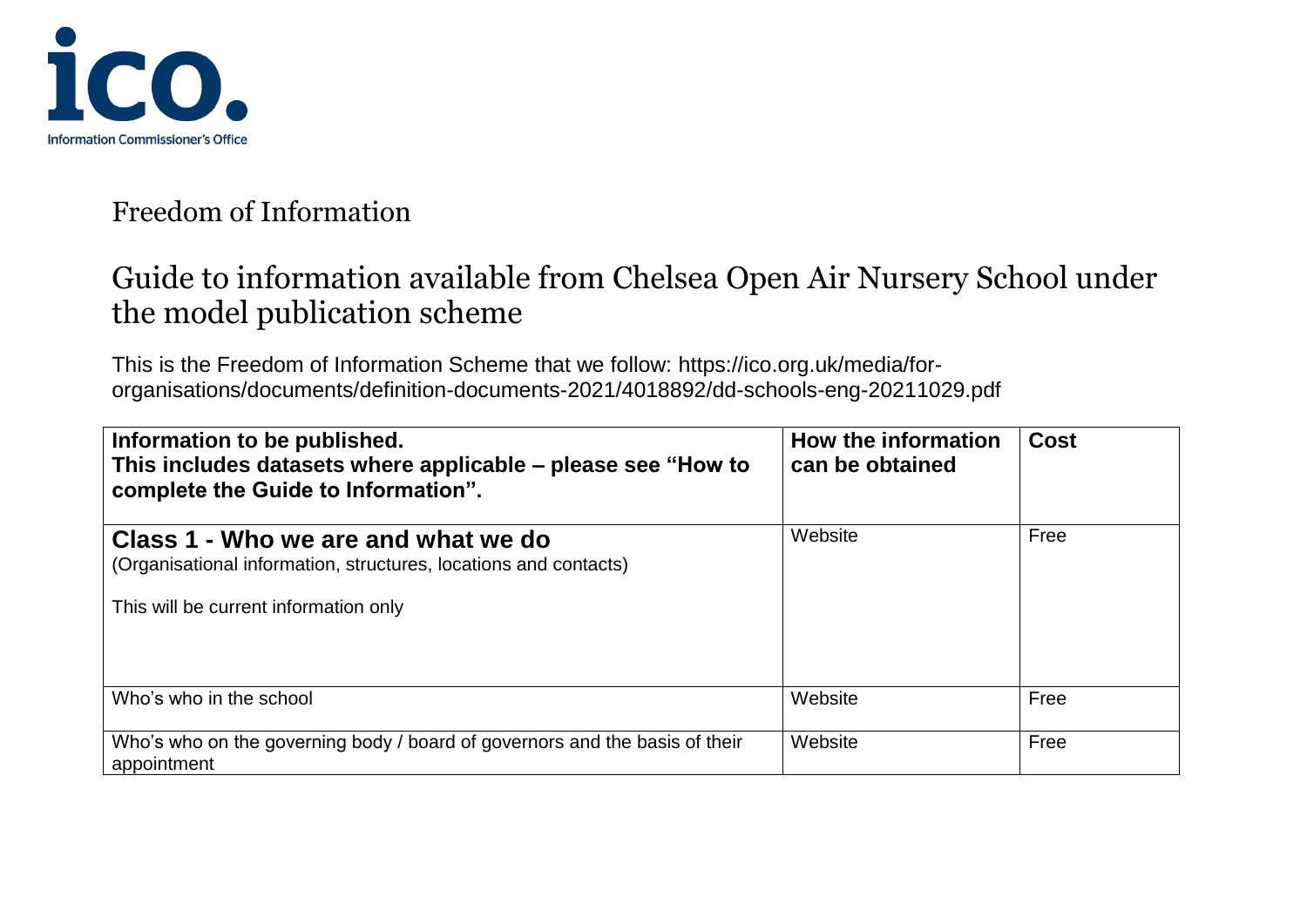

| Instrument of Government / Articles of Association              | Website               | Free |
|-----------------------------------------------------------------|-----------------------|------|
| Contact details for the Head teacher and for the governing body | Website               | Free |
| School prospectus and Curriculum                                | Website and Hard copy | Free |
| Annual Report (if any)                                          | N/A                   |      |
| <b>Staffing structure</b>                                       | Website               | Free |
| School session times and term dates                             | Website               | Free |
| Address of school and contact details, including email address. | Website               | Free |
|                                                                 |                       |      |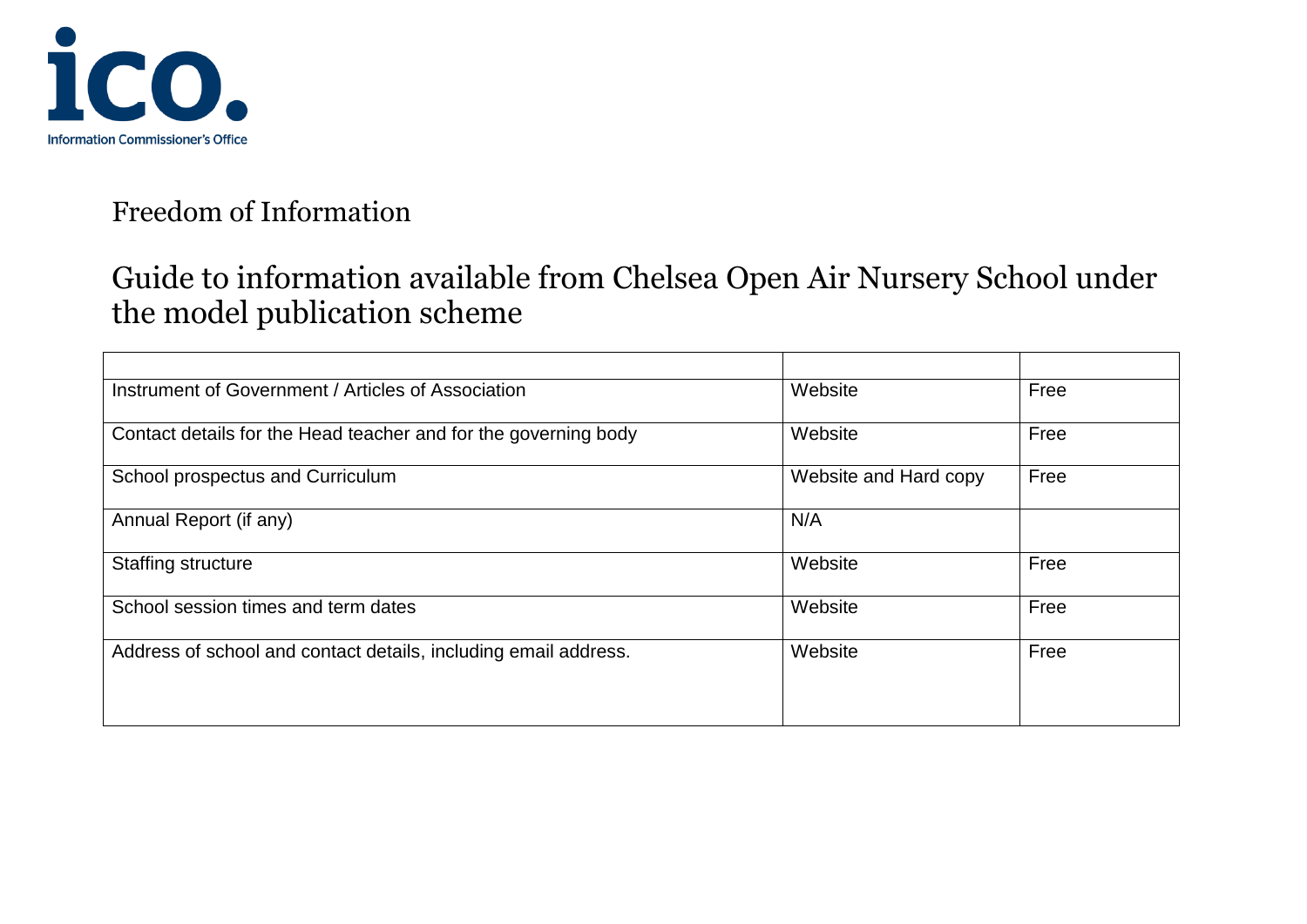

| Class 2 – What we spend and how we spend it<br>(Financial information relating to projected and actual income and expenditure,<br>procurement, contracts and financial audit)<br>Current and previous financial year as a minimum | <b>Hard Copy</b> | 1-3p per sheet<br>plus P&P |
|-----------------------------------------------------------------------------------------------------------------------------------------------------------------------------------------------------------------------------------|------------------|----------------------------|
| Annual budget plan and financial statements                                                                                                                                                                                       | <b>Hard Copy</b> | 1-3p per sheet<br>plus P&P |
| Capital funding                                                                                                                                                                                                                   | <b>Hard Copy</b> | 1-3p per sheet<br>plus P&P |
| Financial audit reports                                                                                                                                                                                                           | Hard copy        | 1-3p per sheet<br>plus P&P |
| Pupil Premium, Funding received and how it has been spent                                                                                                                                                                         | Website          | Free                       |
| Details of expenditure items over £5000 – published at least annually but at a<br>more frequent quarterly or six-monthly interval where practical.                                                                                | Hard copy        | 1-3p per sheet<br>plus P&P |
| Procurement and contracts the school has entered into, or information relating<br>to / a link to information held by an organisation which has done so on its behalf<br>(for example, a local authority or diocese).              | Hard copy        | 1-3p per sheet<br>plus P&P |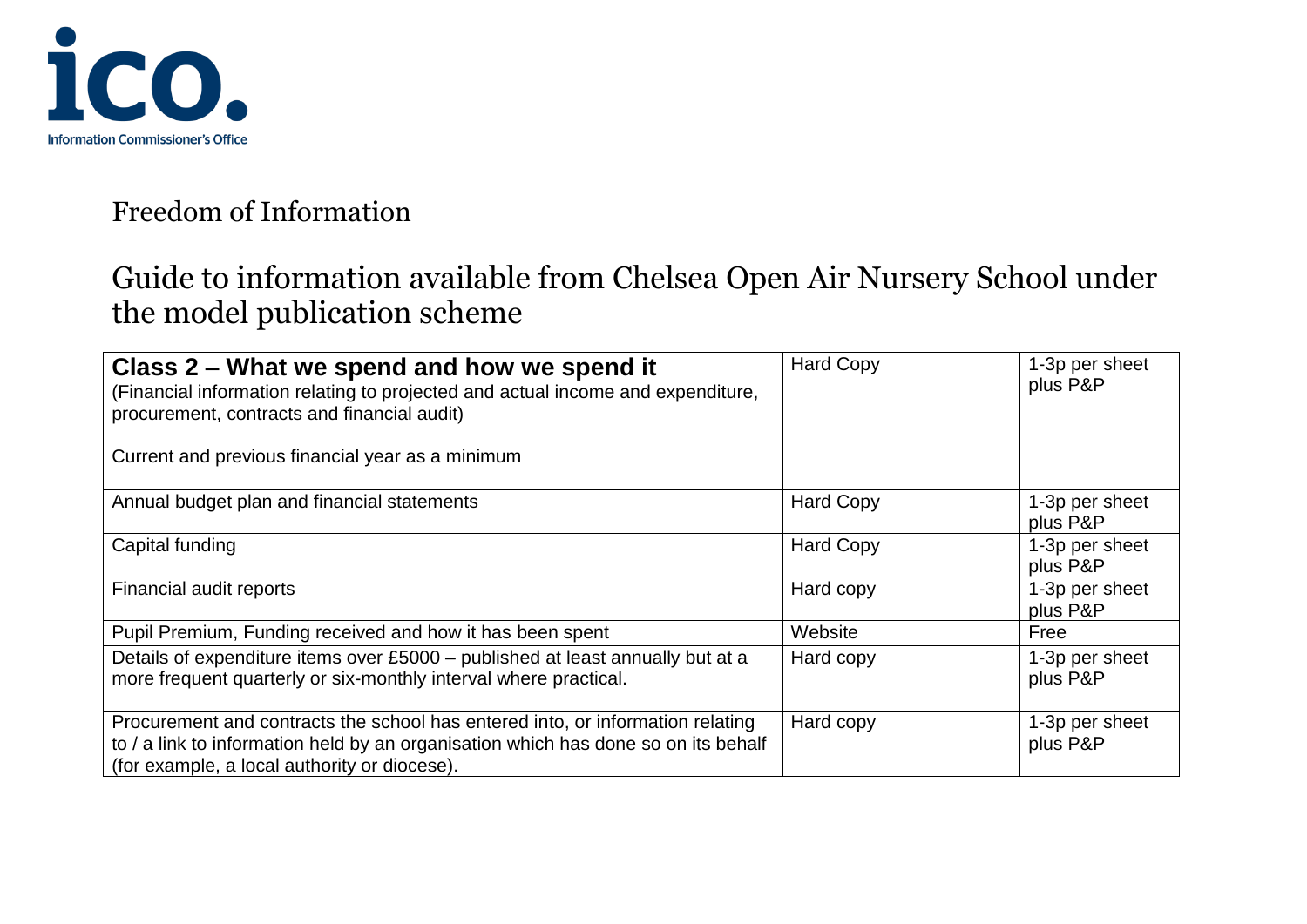

| Pay policy                                                                                                                                                                                                                                              | <b>Electronic Copy</b><br><b>Hard Copy</b> | Free<br>1-3p per sheet<br>plus P&P |
|---------------------------------------------------------------------------------------------------------------------------------------------------------------------------------------------------------------------------------------------------------|--------------------------------------------|------------------------------------|
| Staff allowances and expenses that can be incurred or claimed, with totals paid<br>to individual senior staff members (Senior Leadership Team or equivalent,<br>whose basic actual salary is at least £60,000 per annum) by reference to<br>categories. | <b>Electronic Copy</b><br><b>Hard Copy</b> | Free<br>1-3p per sheet<br>plus P&P |
| Staffing, pay and grading structure. As a minimum the pay information should<br>include salaries for senior staff (Senior Leadership Team or equivalent as<br>above) in bands of £5,000; for more junior posts, by salary range.                        | <b>Electronic Copy</b><br><b>Hard Copy</b> | Free<br>1-3p per sheet<br>plus P&P |
| Governors' allowances that can be incurred or claimed, and a record of total<br>payments made to individual governors.                                                                                                                                  | <b>Electronic Copy</b><br><b>Hard Copy</b> | Free<br>1-3p per sheet<br>plus P&P |
| Class 3 – What our priorities are and how we are doing<br>(Strategies and plans, performance indicators, audits, inspections and reviews)                                                                                                               | Website                                    | Free                               |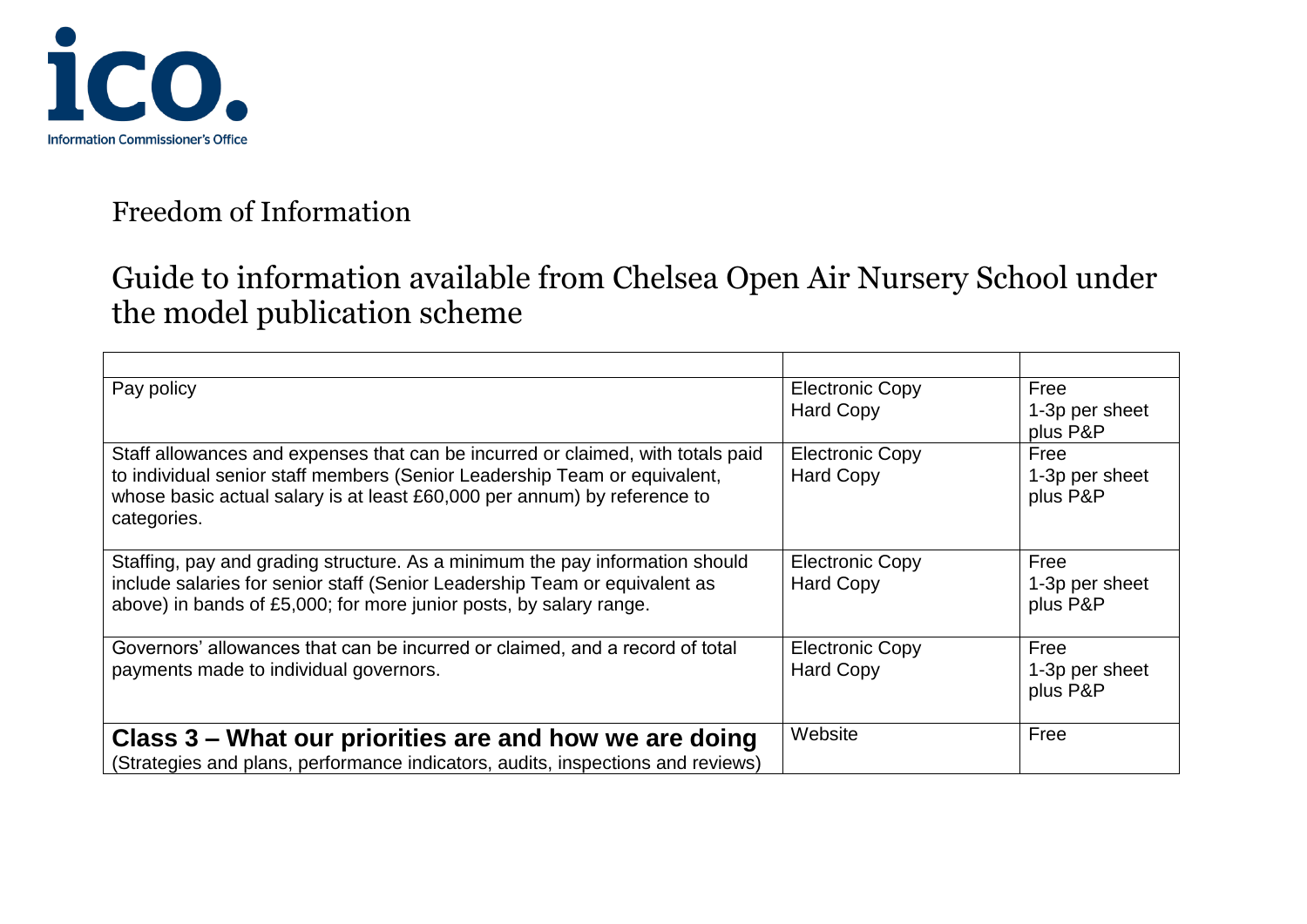

| School Improvement Plan (SIP)                                                  | Website                                    | Free                               |
|--------------------------------------------------------------------------------|--------------------------------------------|------------------------------------|
| School Self Evaluation Form (SEF)                                              | Website                                    | Free                               |
| The latest Ofsted report<br>- Summary<br>- Full report                         | Website                                    | Free                               |
| End of Year Data Report to Governors                                           | <b>Electronic Copy</b><br><b>Hard Copy</b> | Free<br>1-3p per sheet<br>plus P&P |
| Performance management policy and procedures adopted by the governing<br>body. | <b>Electronic Copy</b><br><b>Hard Copy</b> | Free<br>1-3p per sheet<br>plus P&P |
| Performance data or a direct link to it                                        | <b>Electronic Copy</b><br><b>Hard Copy</b> | Free<br>1-3p per sheet<br>plus P&P |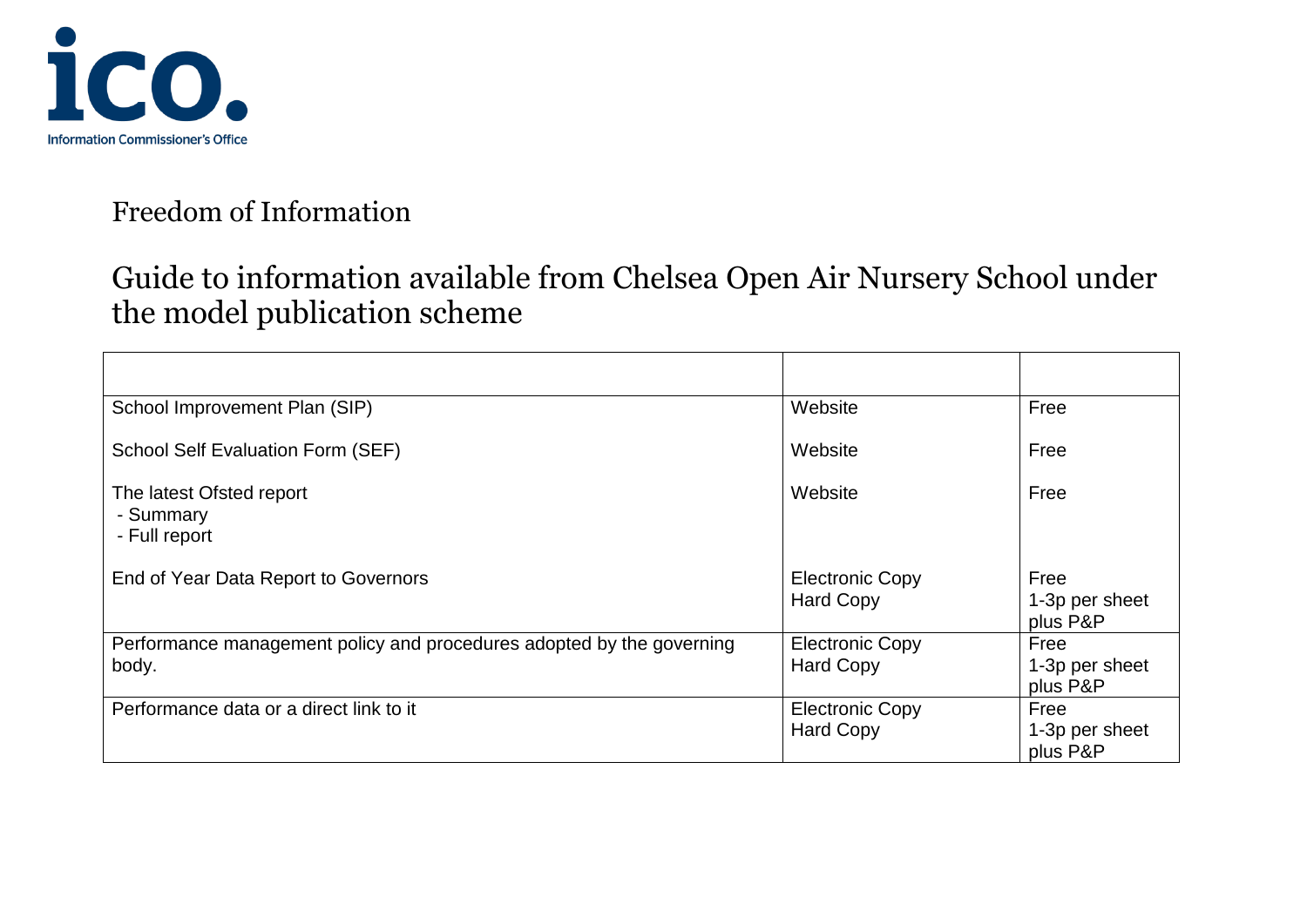

| The school's future plans; for example, proposals for and any consultation on<br>the future of the school, such as a change in status                                    | <b>Electronic Copy</b><br><b>Hard Copy</b> | Free<br>1-3p per sheet<br>plus P&P |
|--------------------------------------------------------------------------------------------------------------------------------------------------------------------------|--------------------------------------------|------------------------------------|
| Safeguarding and child protection                                                                                                                                        | Website                                    | Free                               |
| <b>Data Protection Impact Assessments</b>                                                                                                                                | <b>Electronic Copy</b><br><b>Hard Copy</b> | Free<br>1-3p per sheet<br>plus P&P |
| Class 4 – How we make decisions                                                                                                                                          |                                            |                                    |
| (Decision making processes and records of decisions)                                                                                                                     |                                            | Free                               |
| Current and previous three years as a minimum                                                                                                                            | <b>Electronic Copy</b><br><b>Hard Copy</b> | 1-3p per sheet<br>plus P&P         |
| Admissions policy/decisions (not individual admission decisions) – where<br>applicable                                                                                   | Website                                    | Free                               |
| Agendas and minutes of meetings of the governing body and its committees.<br>(NB this will exclude information that is properly regarded as private to the<br>meetings). | <b>Electronic Copy</b><br><b>Hard Copy</b> | Free<br>1-3p per sheet<br>plus P&P |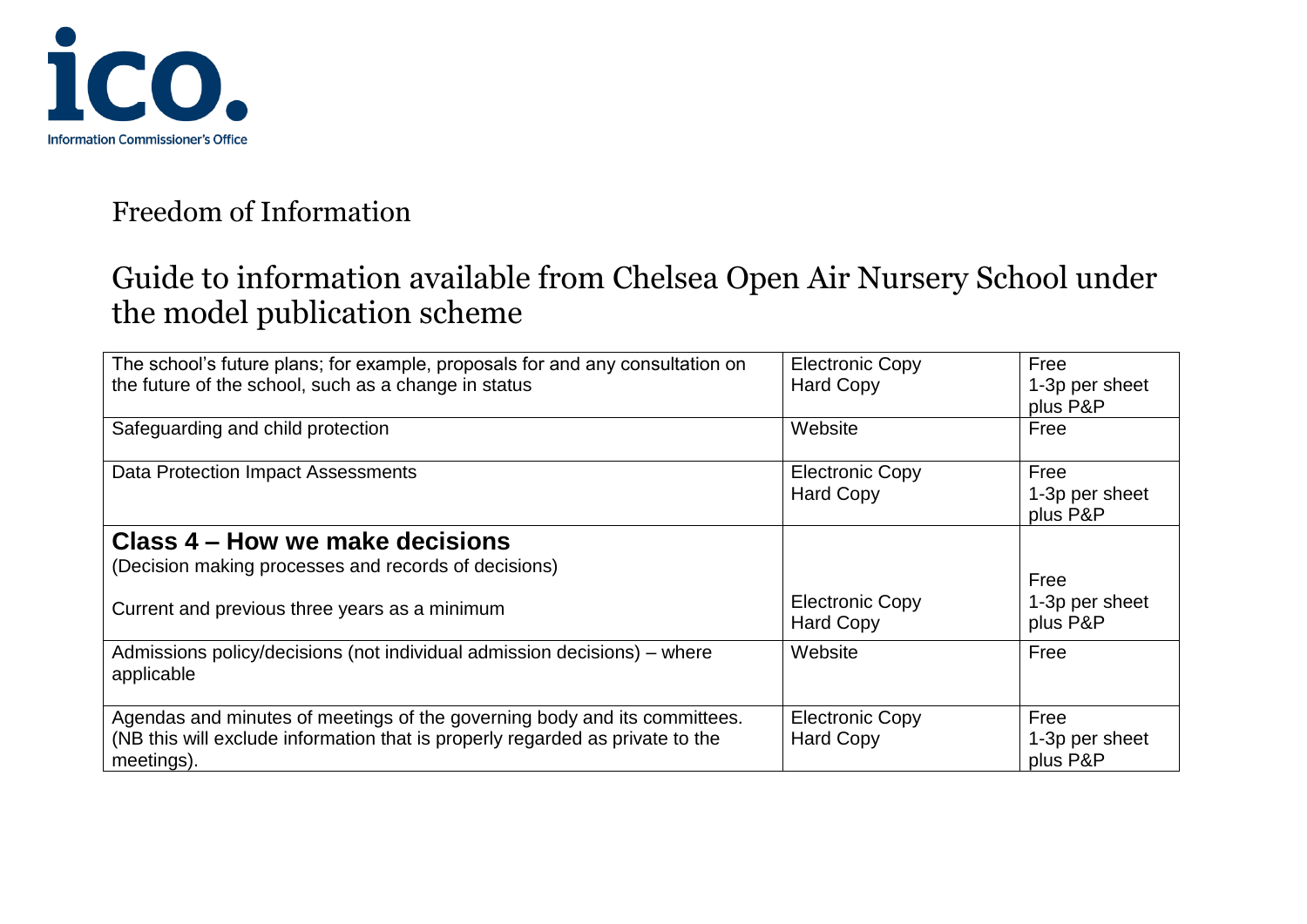

| Class 5 – Our policies and procedures<br>Current written protocols, policies and procedures for delivering our services<br>and responsibilities such as Behaviour Policy, Inclusion and SEND,<br>Safeguarding, Curriculum Policy, Equal Opportunities etc. | Website<br><b>Electronic Copy</b><br><b>Hard Copy</b> | Free<br>Free<br>1-3p per sheet<br>plus P&P |
|------------------------------------------------------------------------------------------------------------------------------------------------------------------------------------------------------------------------------------------------------------|-------------------------------------------------------|--------------------------------------------|
| Records management and personal data policies, including:<br>Information security policies<br>Records retention, destruction and archive policies<br>Data protection (including information sharing policies)                                              | <b>Electronic Copy</b><br><b>Hard Copy</b>            | Free<br>1-3p per sheet<br>plus P&P         |
| <b>Charging Policy</b><br>Pay Policy<br><b>Health &amp; Safety Policy</b><br><b>Complaints Procedure</b>                                                                                                                                                   | Website                                               | Free                                       |
| <b>Class 6 – Lists and Registers</b>                                                                                                                                                                                                                       | By inspection only.<br>Contact the school office      |                                            |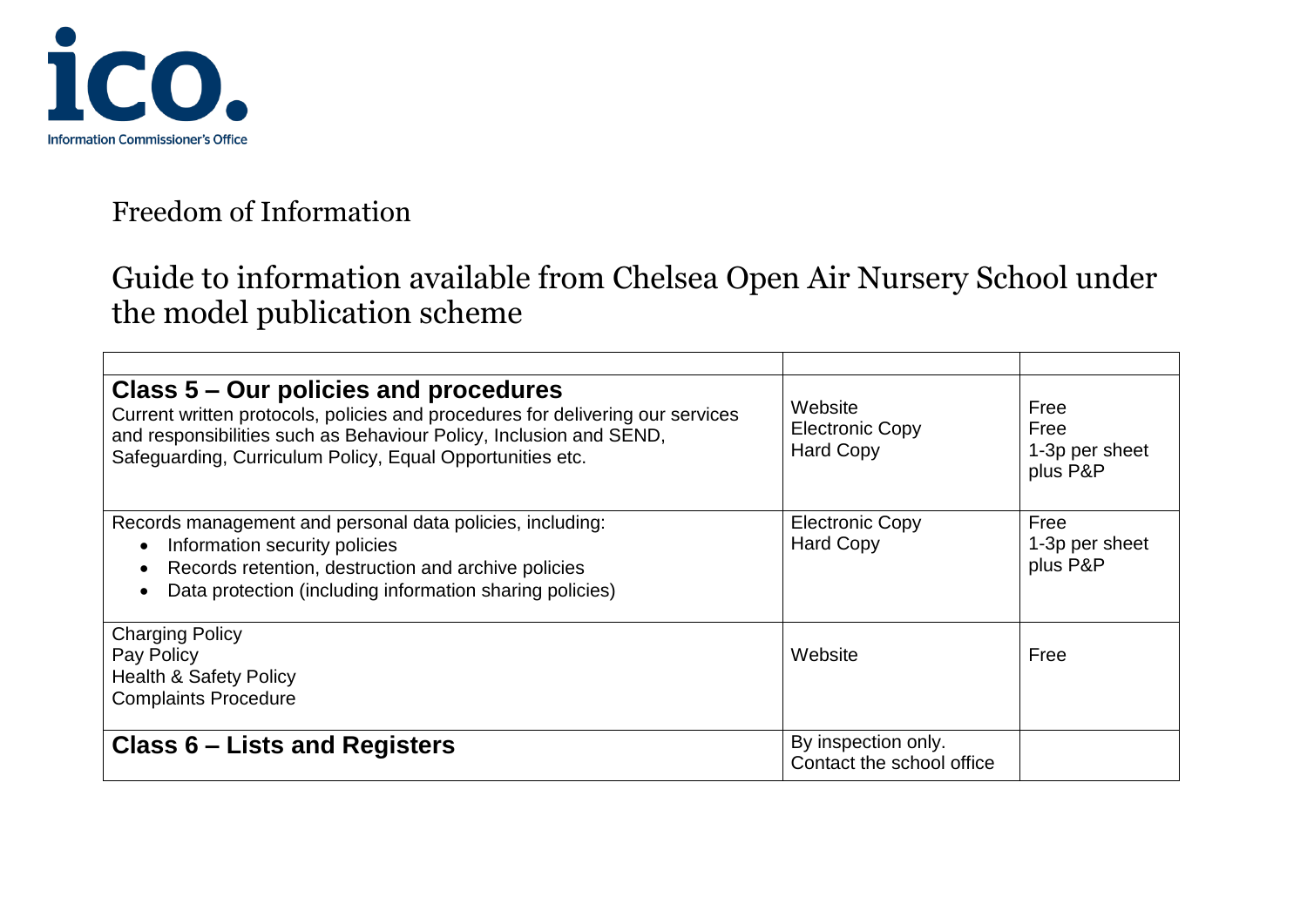

| Currently maintained lists and registers only (this does not include the<br>attendance register).                                                                    |                                                  |                                    |
|----------------------------------------------------------------------------------------------------------------------------------------------------------------------|--------------------------------------------------|------------------------------------|
| Curriculum circulars and statutory instruments                                                                                                                       | <b>Electronic Copy</b><br><b>Hard Copy</b>       | Free<br>1-3p per sheet<br>plus P&P |
| Disclosure logs                                                                                                                                                      | By inspection only.<br>Contact the school office |                                    |
| <b>CCTV</b>                                                                                                                                                          | By inspection only.<br>Contact the school office |                                    |
| Asset register                                                                                                                                                       | By inspection only.<br>Contact the school office |                                    |
| Any information the school is currently legally required to hold in publicly<br>available registers                                                                  | <b>Electronic Copy</b><br><b>Hard Copy</b>       | Free<br>1-3p per sheet<br>plus P&P |
| Class 7 - The services we offer<br>(Information about the services we offer, including leaflets, guidance and<br>newsletters produced for the public and businesses) |                                                  |                                    |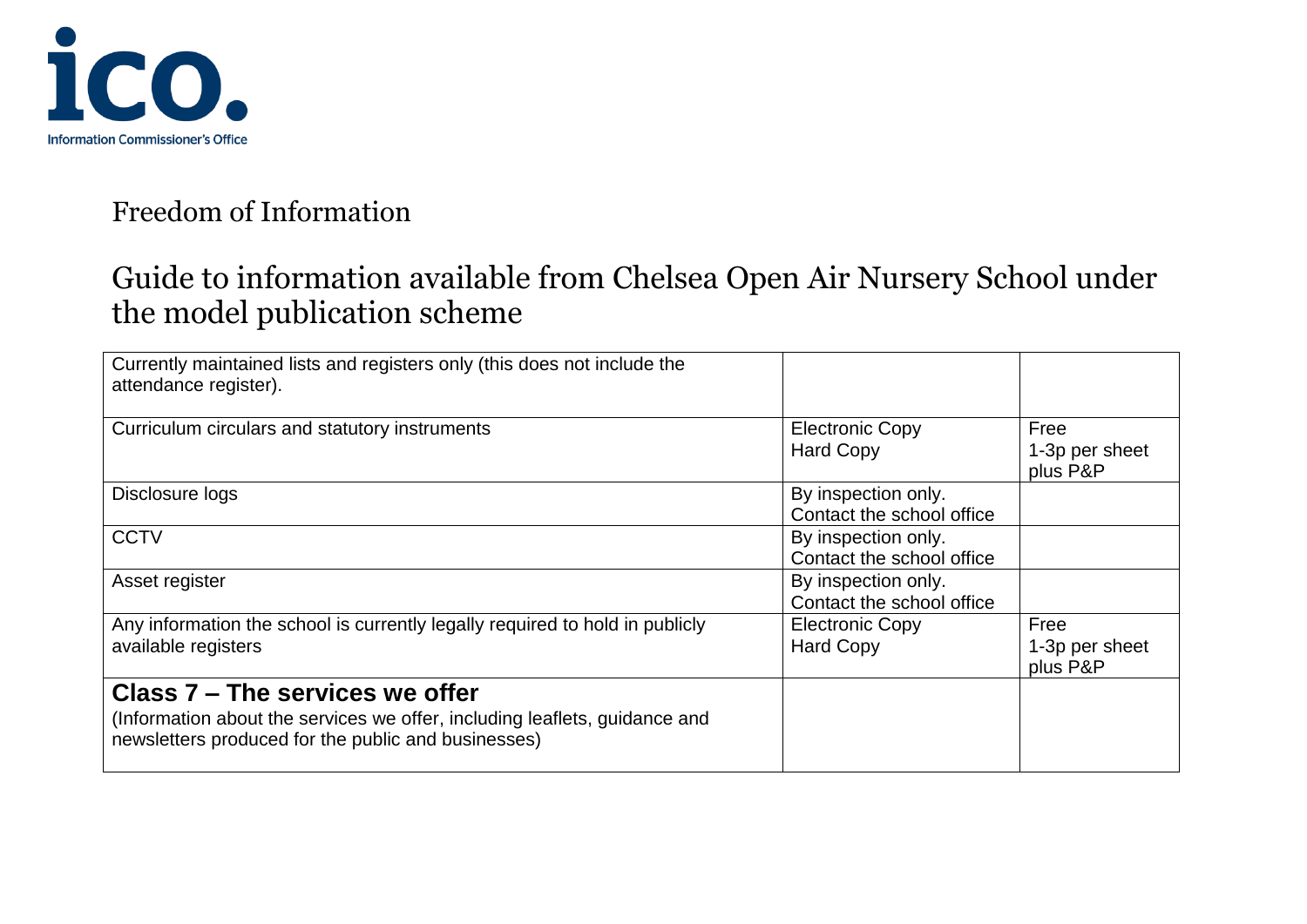

| Current information only                                                                |         |      |
|-----------------------------------------------------------------------------------------|---------|------|
| Extra-curricular activities                                                             | Website | Free |
| Out of school clubs                                                                     | Website | Free |
| Services for which the school is entitled to recover a fee, together with those<br>fees | Website | Free |
| School publications, leaflets, books and newsletters                                    | Website | Free |